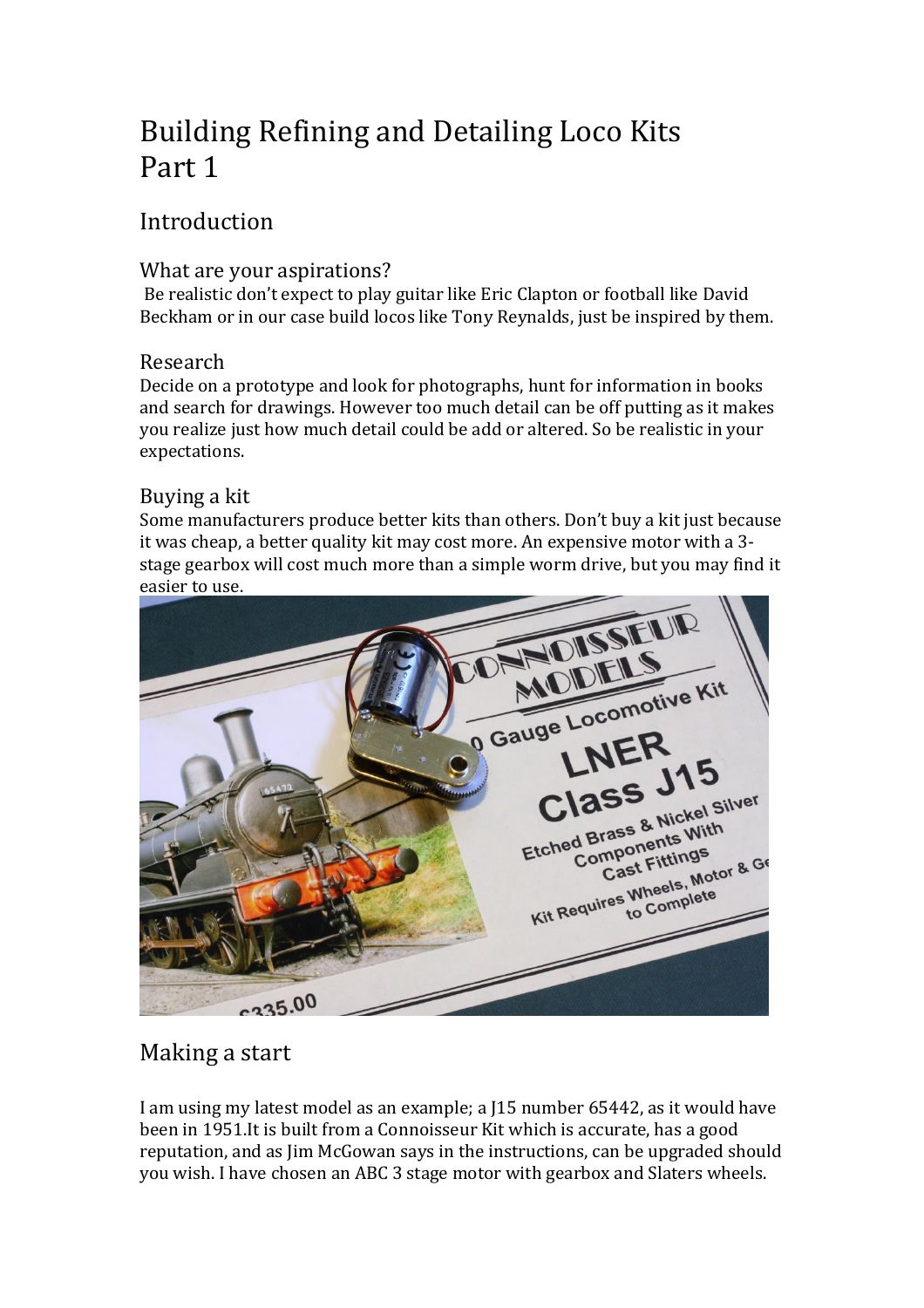### Soldering

This model was built with an 80w temperature controlled iron. I have used a 50w iron in the past but it will struggle sometimes. Brass takes more heat than nickel silver, and therefore needs a more powerful iron. Choose an iron with a neoprene cable which is very flexible, otherwise you will be continually fighting against the cable.

I use 145c solder, and 70c for whitemetal. Resin cored solder which has a higher melting point, requires much more heat and is thus more difficult to use. It may produce a stronger joint but 145c is quite strong enough. I use a Phosphoric acid flux for everything, and would suggest you do too. This is relatively mild, a stronger flux like Carrs Green label or Bakers fluid if splashed, will rust tools and wheels if not washed off immediately.



### When soldering

Always clean the metal using a glassfibre brush, the purpose of the flux is not to clean the metal. When the metal is heated the flux boils and this prevents the metal oxidizing from the heat, keeping it nice and clean for the solder to run.

Always wash off the flux. I do this regularly, and do not wait until the end of the day. Be clean and organised.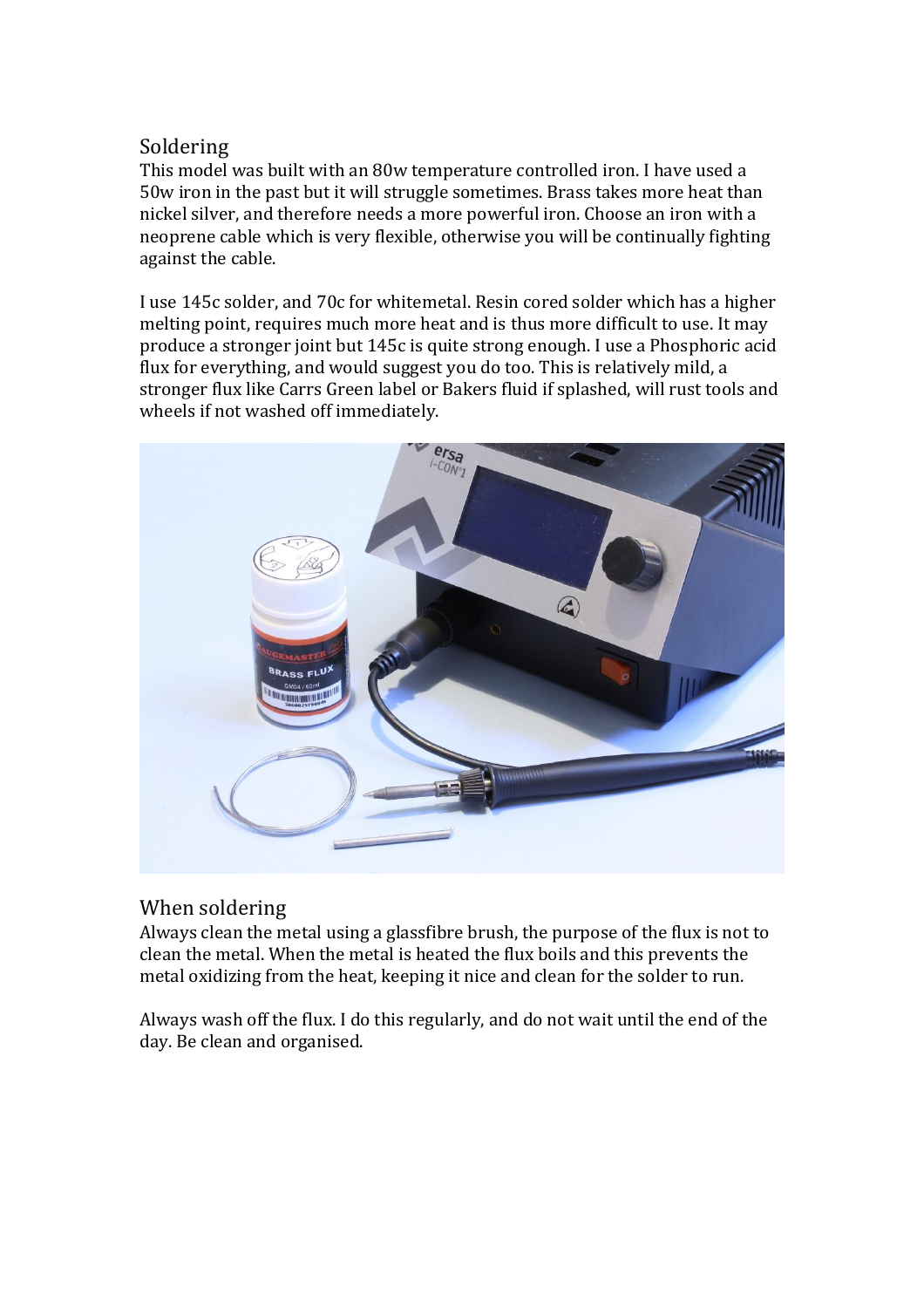Use the smallest amount of solder, which will still be too much, and clean any excess off as you go along. It may be our aim to make a nice clean joint but this rarely happens so expect to remove any excess solder. Use a glassfibre brush or make a chisel out of brass to pare it off. Do NOT use knives or anything sharp, as this will mark the brass etchings.



## What could be done?

## The loco Chassis

### A rigid chassis or compensated chassis?

A rigid chassis is easier and quicker to build and will not derail if built square. But wheels are made within tolerances, and will not stay in absolute contact with the rail all of the time as they rotate, and this can be a problem with picking up current from the track unless slop is introduced into the bearings. A compensated chassis will solve this inaccuracy, and run smoother over imperfections in the track.

### The compensated chassis.

My J15 has the motor driving a fixed axle, the front axle pivots over a pin fitted to the centre of the cylinder front, and the middle wheels are sprung.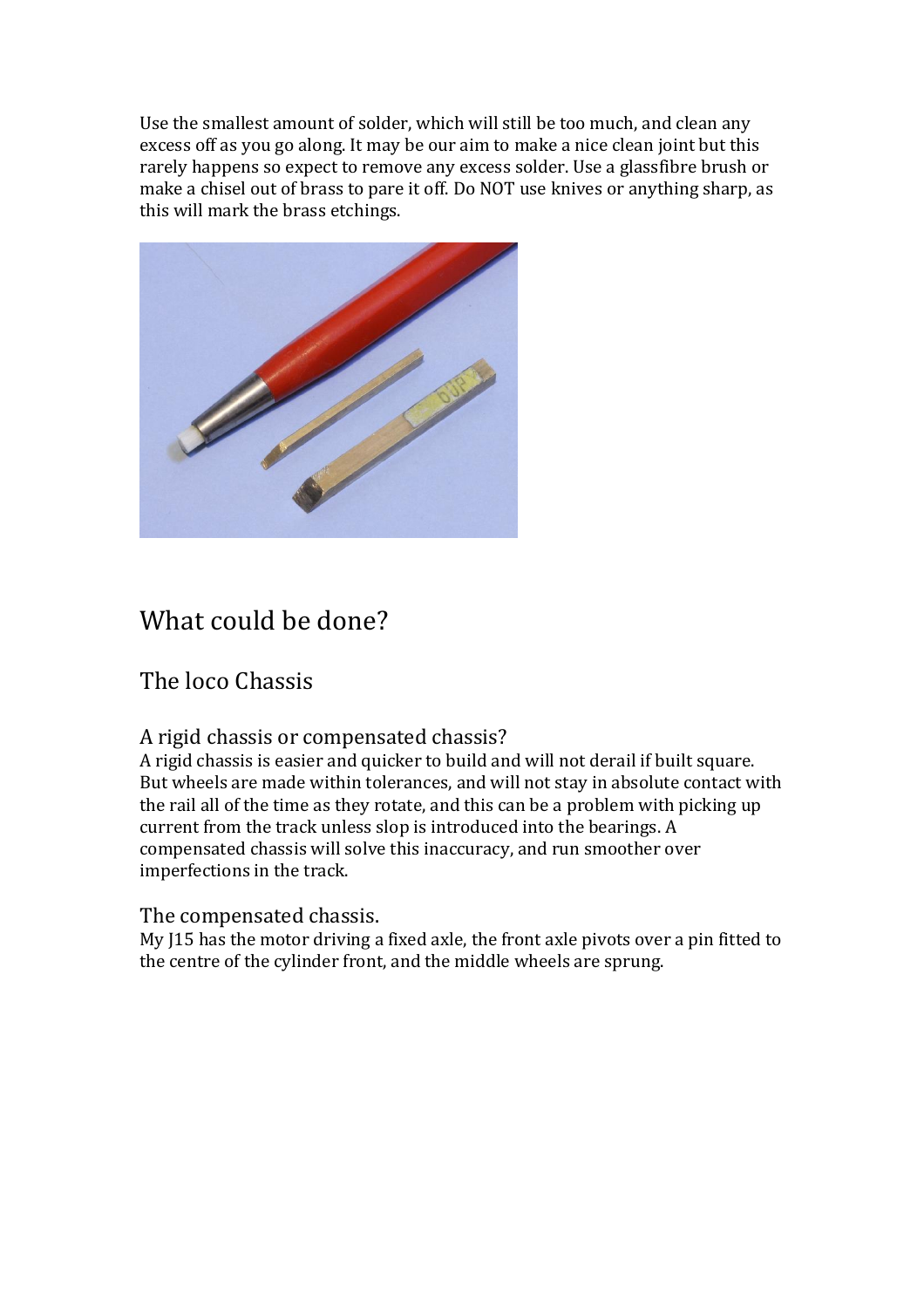

Use a jig like that made by Hobby Holidays.

Make the coupling rods with holes that fit tightly over the ends of the jig axles. Set up the jig carefully using the holes in the coupling rod to space the jig axles. Make the hornblocks tight.

Solder in the hornblocks, one by one, into the cut outs in the frames.

When the chassis is built, loosen the hornblocks by rubbing them on very fine wet and dry paper to a sliding fit.

Ease the holes in coupling rods with a broach or use a larger drill for a more sloppy fit.

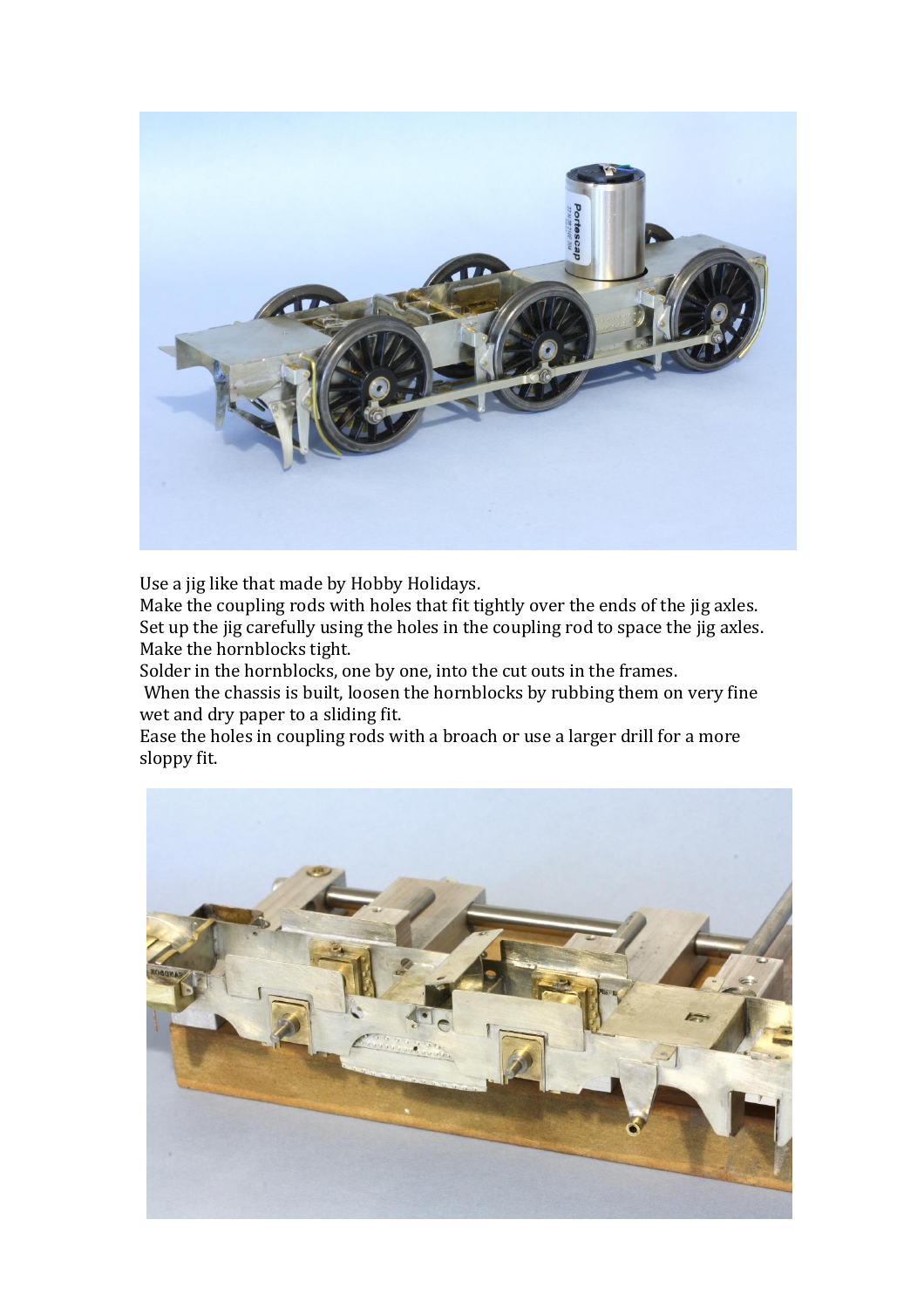

### The brakes.

As etchings, the brake rods and shoes are too thin, so their thickness will need to be increased by soldering together layers of spare brass until they are of a prototypical thickness.

I prefer to make the brakes as a removable unit. Each brake is solder to a tube with a 1mm hole running through it, and this is pinned to the chassis with 1mm wire. Once the brakes and pull rods have been soldered together, the pins can be pulled out and the unit removed. It makes working on the chassis easier and more practical, and the wheels can be dropped out.